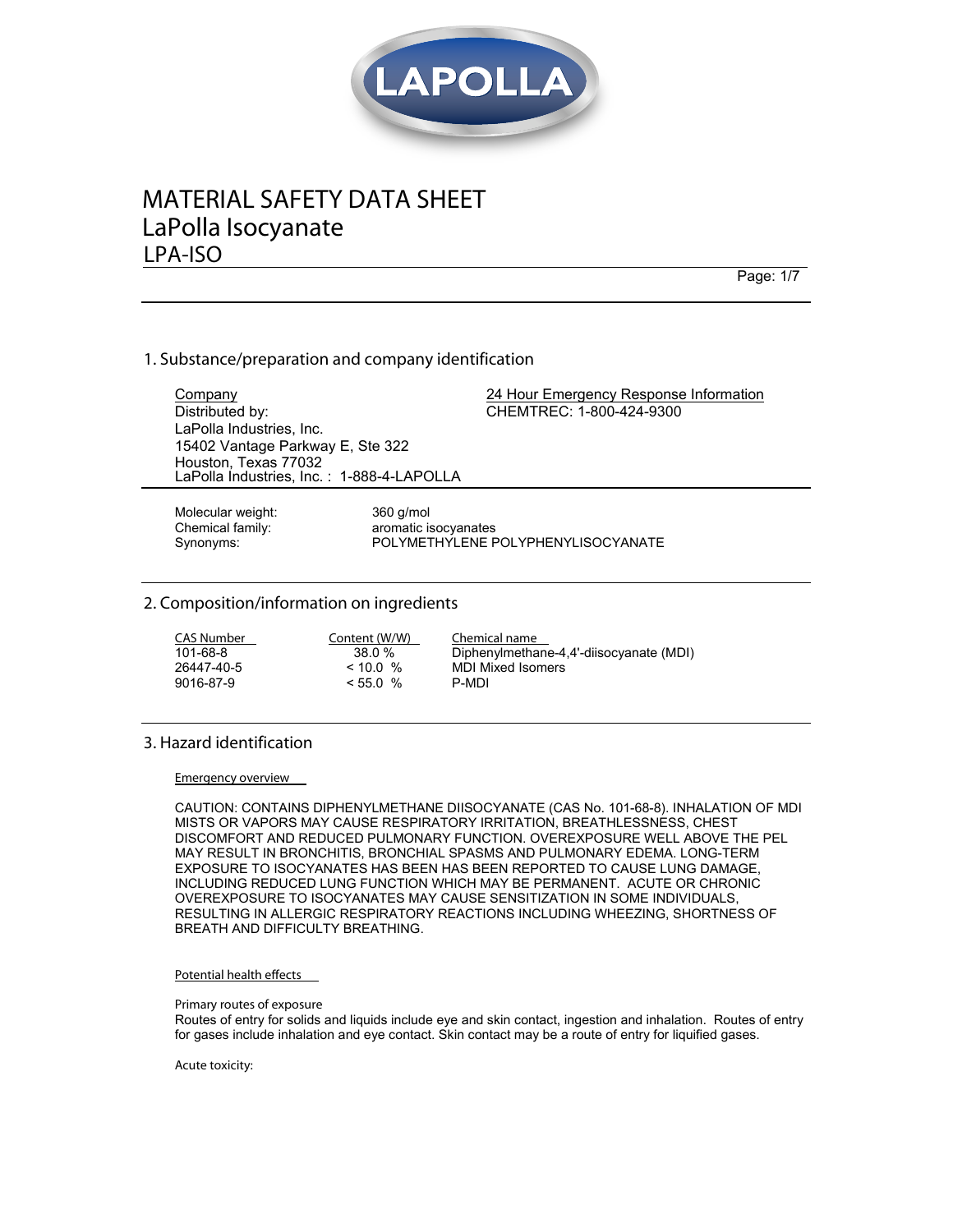#### $Information$  on: MDI

*)NHALATION OF -\$) VAPORS MAY CAUSE IRRITATION OF THE MUCOUS MEMBRANES OF THE NOSE THROAT OR TRACHEABREATHLESSNESS CHEST DISCOMFORT DIFFICULT BREATHING AND REDUCED PULMONARY FUNCTION!IR BORNE OVEREXPOSURE WELL ABOVE THE 0%, MAY RESULT ADDITIONALLY IN EYE IRRITATION HEADACHE CHEMICAL BRONCHITIS ASTHMA
LIKE FINDINGS OR PULMONARY EDEMA )SOCYANATES HAVE ALSO BEEN REPORTEDTO CAUSE HYPERSENSITIVITY PNEUMONITIS WHICH IS CHARACTERIZED BY FLU
LIKE SYMPTOMS THE ONSET OF WHICH May* bedelayed. Gastrointestinal symptoms include nausea, vomiting and abdominal pain.

#### **Irritation:**

#### **Information on: Diisocyanates**

*%YE CONTACT WITH ISOCYANATES MAY RESULT IN CONJUNCTIVAL IRRITATION AND MILD CORNEAL OPACITY 3KIN CONTACTMAY result in dermatitis, either irritative or allergic.* 

**Repeated dose toxicity:** 

*Information on: MDI* 

*2ESULTS FROM A LIFETIME INHALATION STUDY IN RATS INDICATETHAT-\$) AEROSOL WAS CARCINOGENIC AT Mg/m3, the highest dose tested. This is well above the recommended TLV of 5 ppb (0.05 mg/m3). /NLY IRRITATION WAS NOTED AT THE LOWER CONCENTRATION OF AND MGM .O BIRTH DEFECTS OR TERATOGENIC EFFECTS WERE REPORTED IN A TERATOLOGY STUDY WITH RATS EXPOSED TO AND MGM POLYMERIC -\$) FOR HRDAY ON DAYS OF GESTATION %MBRYOTOXICITY AND FETOTOXICITY WAS REPORTED ATTHE TOP DOSE IN THE PRESENCE OF MATERNAL TOXICITY*

*Information on: Isocyanates* 

*!S A RESULTOF PREVIOUS REPEATED OVEREXPOSURES OR A SINGLE LARGE DOSE CERTAIN INDIVIDUALS WILL DEVELOP ISOCYANATE SENSITIZATION CHEMICAL ASTHMA WHICH WILL CAUSE THEM TO REACTTO A LATER EXPOSURE TO ISOCYANATE ATLEVELS WELL BELOW THE 0%,4,6 4HESE SYMPTOMS WHICH INCLUDE CHEST TIGHTNESS WHEEZINGCOUGH SHORTNESS OFBREATH OR ASTHMATIC ATTACK COULD BE IMMEDIATE OR DELAYED UP TO SEVERAL HOURS AFTER EXPOSURE 3IMILAR TO MANY NON
SPECIFIC ASTHMATIC RESPONSES THERE ARE REPORTSTHATONCE SENSITIZED AN INDIVIDUAL CAN EXPERIENCE THESE SYMPTOMS UPON EXPOSURE TO DUST COLD AIROR OTHER IRRITANTS4HIS INCREASED LUNG SENSITIVITY CAN PERSIST FOR WEEKS AND IN SEVERE CASES FOR SEVERAL YEARS#HRONIC OVEREXPOSURETO ISOCYANATES HAS ALSO BEEN REPORTEDTO CAUSE LUNG DAMAGE INCLUDING A DECREASE IN LUNG FUNCTION WHICH MAY BE PERMANENT 3ENSITIZATION May* be either temporary or permanent. Prolonged contact can cause reddening, swelling, rash, *SCALING OR BLISTERING)N THOSE WHO HAVE DEVELOPED A SKIN SENSITIZATION THESE SYMPTOMS CAN DEVELOP AS A RESULT OF CONTACT WITH VERY SMALL AMOUNTS OF LIQUID MATERIALOR EVEN AS A RESULT OF* vapor-only exposure.

**Medical conditions aggravated by overexposure:** 

The isocyanate component is a respiratory sensitizer. It may cause allergic reaction leading to asthma-like spasms of the bronchial tubes and difficulty in breathing.

Medical supervision of all employees who handle or come into contact with isocyanates is recommended. Contact may aggravate pulmonary disorders.

Persons with history of respiratory disease or hypersensitivity should not be exposed to this product. Preemployment and periodic medical examinations with respiratory function tests (FEV, FVC as a minimum) are suggested.

An animal study indicated that MDI may induce respiratory hypersensitivity following dermal exposure. Persons with asthmatic conditions, chronic bronchitis, other chronic respiratory diseases, recurrent eczema or pulmonary sensitization should be excluded from working with isocyanates. Once a person is diagnosed as having pulmonary sensitization (allergic asthma) to isocyanates, further exposure is not recommended.

## **4. First-aid measures**

General advice: Remove contaminated clothing.

#### **If** inhaled:

Remove the affected individual into fresh air and keep the person calm. Assist in breathing if necessary. Immediate medical attention required.

#### **lf** on skin:

Wash affected areas thoroughly with soap and water. If irritation develops, seek medical attention.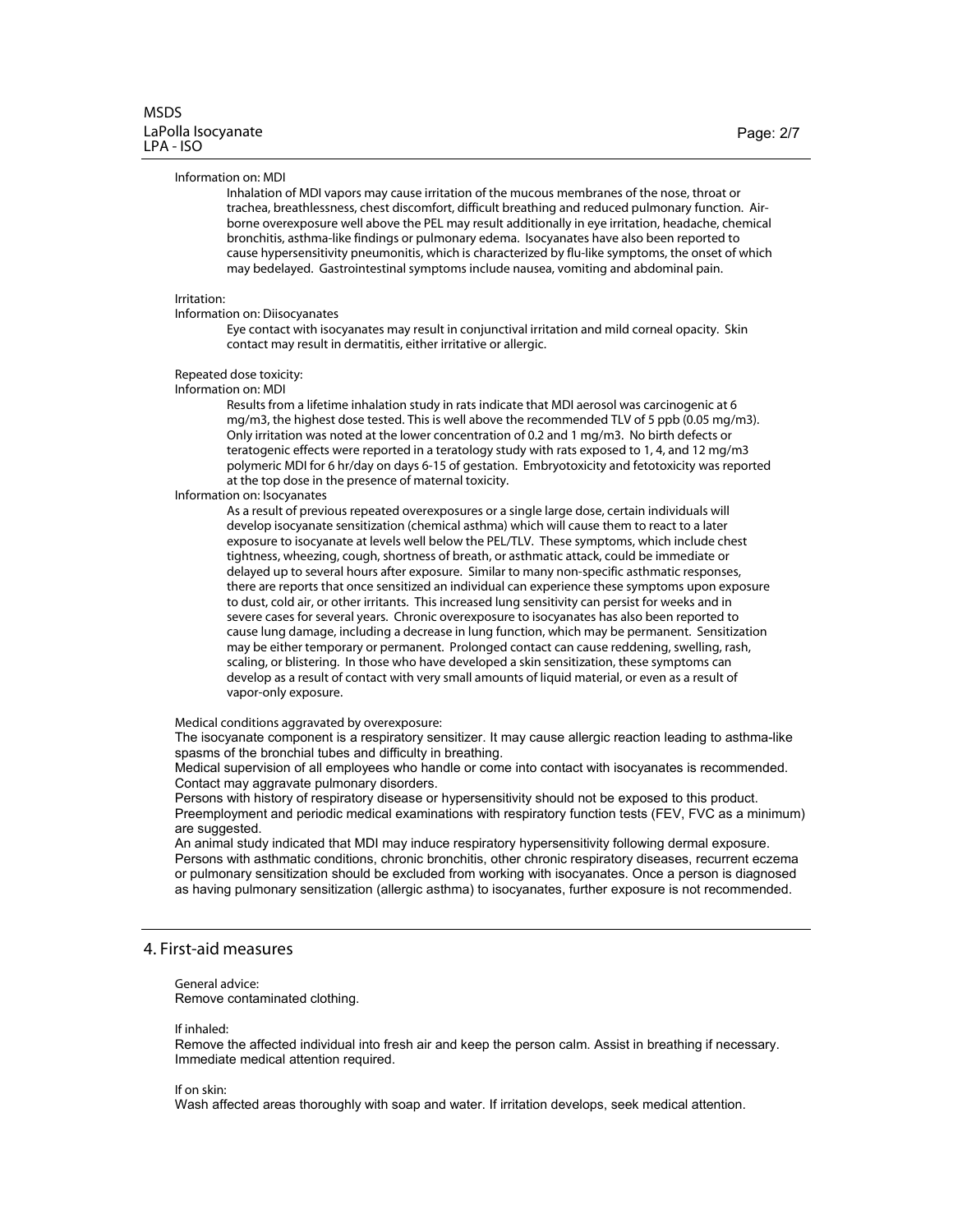# **lf** in eyes:

In case of contact with the eyes, rinse immediately for at least 15 minutes with plenty of water. Immediate medical attention required.

**lf** swallowed:

Rinse mouth and then drink plenty of water. Do not induce vomiting. Never induce vomiting or give anything by mouth if the victim is unconscious or having convulsions. Immediate medical attention required.

| Note to physician |                                                                               |
|-------------------|-------------------------------------------------------------------------------|
| Hazards:          | Symptoms can appear later.                                                    |
| Antidote:         | Specific antidotes or neutralizers to isocyanates do not exist.               |
| Treatment:        | Treatment should be supportive and based on the judgement of the physician in |
|                   | response to the reaction of the patient.                                      |

# **5. Fire-fighting measures**

| Flash point:<br>Autoignition: | 220 °C | (open cup)<br>No data available. |
|-------------------------------|--------|----------------------------------|
| Suitable extinguishing media: |        |                                  |

water, dry extinguishing media, carbon dioxide, foam

**Hazards during fire-fighting:** nitrous gases, fumes/smoke, isocyanate, vapour

**Protective equipment for fire-fighting:** Firefighters should be equipped with self-contained breathing apparatus and turn-out gear.

# **!CCIDENTAL RELEASE MEASURES**

**Personal precautions:** Clear area. Ensure adequate ventilation. Wear suitable personal protective clothing and equipment.

**Environmental precautions:** Do not discharge into drains/surface waters/groundwater.

Cleanup: Dike spillage.

For small amounts: Absorb isocyanate with suitable absorbent material (see § 40 CFR, sections 260, 264 and 265 for further information). Shovel into open container. Do not make container pressure tight. Move container to a well-ventilated area (outside). Spill area can be decontaminated with the following recommended decontamination solution: Mixture of 90 % water, 8 % concentrated ammonia, 2 % detergent. Add at a 10 to 1 ratio. Allow to stand for at least 48 hours to allow escape of evolved carbon dioxide. For large amounts: If temporary control of isocyanate vapor is required, a blanket of protein foam or other suitable foam (available from most fire departments) may be placed over the spill. Transfer as much liquid as possible via pump or vacuum device into closed but not sealed containers for disposal. For residues: The following measures should be taken for final cleanup: Wash down spill area with decontamination solution. Allow solution to stand for at least 10 minutes.

## **7. Handling and storage**

#### **Handling**

**General advice:** 

If bulging of drum occurs, transfer to well ventilated area, puncture to relieve pressure, open vent and let stand for 48 hours before resealing.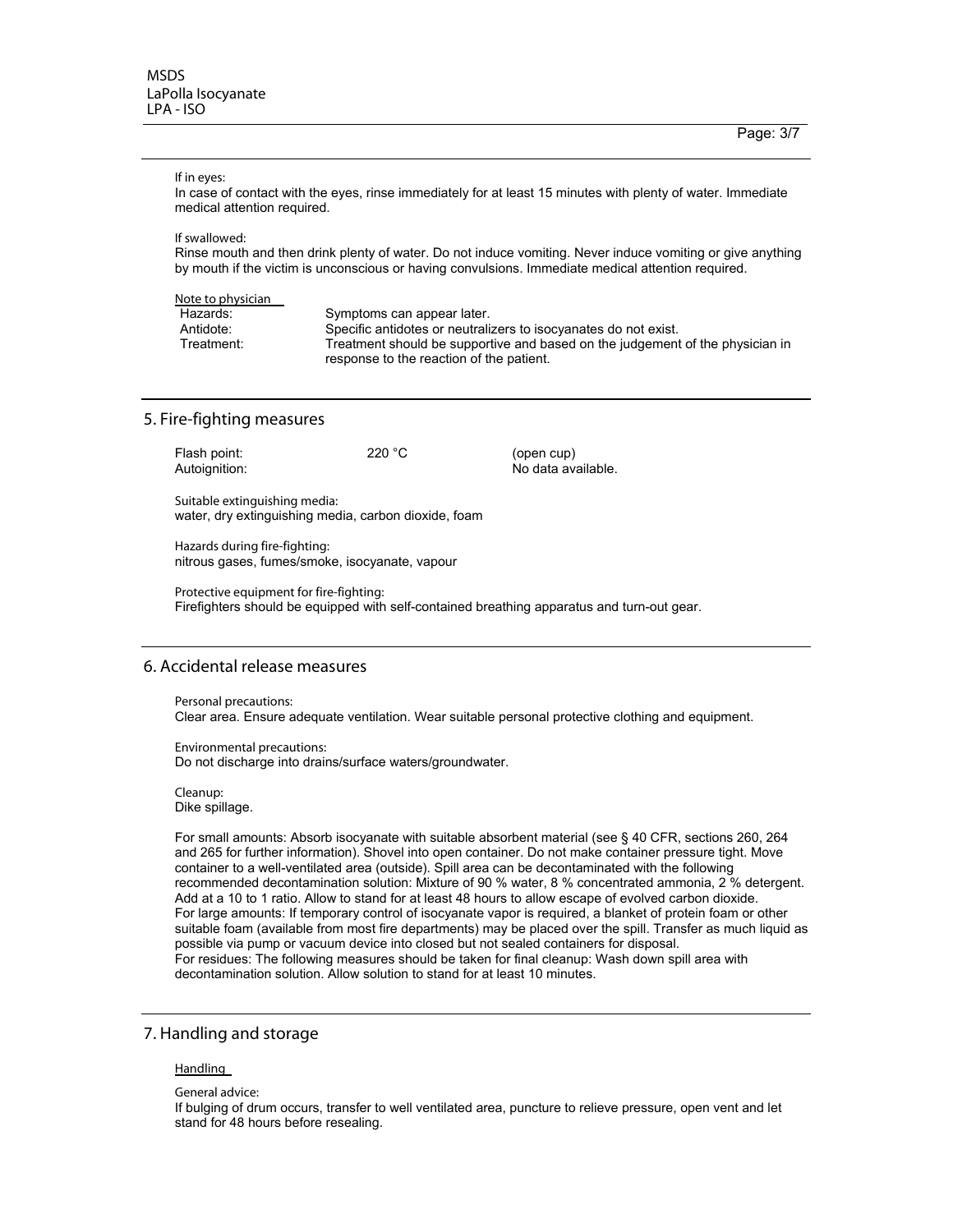**Protection against fire and explosion:** No explosion proofing necessary.

#### Storage

**General advice:** 

Formation of CO2 and build up of pressure possible. Keep container tightly closed and in a well-ventilated place. Outage of containers should be filled with dry inert gas at atmospheric pressure to avoid reaction with moisture.

**Storage incompatibility:** General: Segregate from bases.

**Storage stability:** Storage temperature: 60 - 80 °F Protect against moisture.

## 8. Exposure controls and personal protection

| Components with workpl | ace control parameters |                           |
|------------------------|------------------------|---------------------------|
| Diphenylmethane-4,4'-  | <b>OSHA</b>            | $CLV$ 0.02 ppm 0.2 mg/m3; |
| diisocyanate (MDI)     | <b>ACGIH</b>           | TWA value 0.005 ppm:      |

**Advice on system design:** 

Provide local exhaust ventilation to maintain recommended P.E.L.

**Personal protective equipment** 

#### **Respiratory protection:**

For situations where the airborne concentrations may exceed the level for which an air purifying respirator is effective, or where the levels are unknown or Immediately Dangerous to Life or Health (IDLH), use NIOSHcertified full facepiece pressure demand self-contained breathing apparatus (SCBA) or a full facepiece pressure demand supplied-air respirator (SAR) with escape provisions. When atmospheric levels may exceed the occupational exposure limit (PEL or TLV) NIOSH-certified air-purifying respirators equipped with an organic vapor sorbent and particulate filter can be used as long as appropriate precautions and change out schedules are in place.

#### Hand protection:

Chemical resistant protective gloves, Suitable materials, chloroprene rubber (Neoprene), nitrile rubber (Buna N), chlorinated polyethylene, polyvinylchloride (Pylox), butyl rubber, fluoroelastomer (Viton)

Eye protection: Tightly fitting safety goggles (chemical goggles). Wear face shield if splashing hazard exists.

**Body protection:** Suitable materials, saran-coated material

#### **General safety and hygiene measures:**

Wear protective clothing as necessary to prevent contact. Eye wash fountains and safety showers must be easily accessible. Observe the appropriate PEL value. Wash soiled clothing immediately. Contaminated equipment or clothing should be cleaned after each use or disposed of.

## **9. Physical and chemical properties**

| Form:<br>Odour:<br>Colour: | liquid<br>faint odour, aromatic<br>dark brown |                    |
|----------------------------|-----------------------------------------------|--------------------|
| pH value:                  |                                               | No data available. |
| Freezing point:            | $3^{\circ}C$                                  | (1ATM)             |
| Boiling point:             | 200 °C                                        | $(5 \text{ mmHq})$ |
| Vapour pressure:           | $< 0.00001$ mmHq                              | (20 °C)            |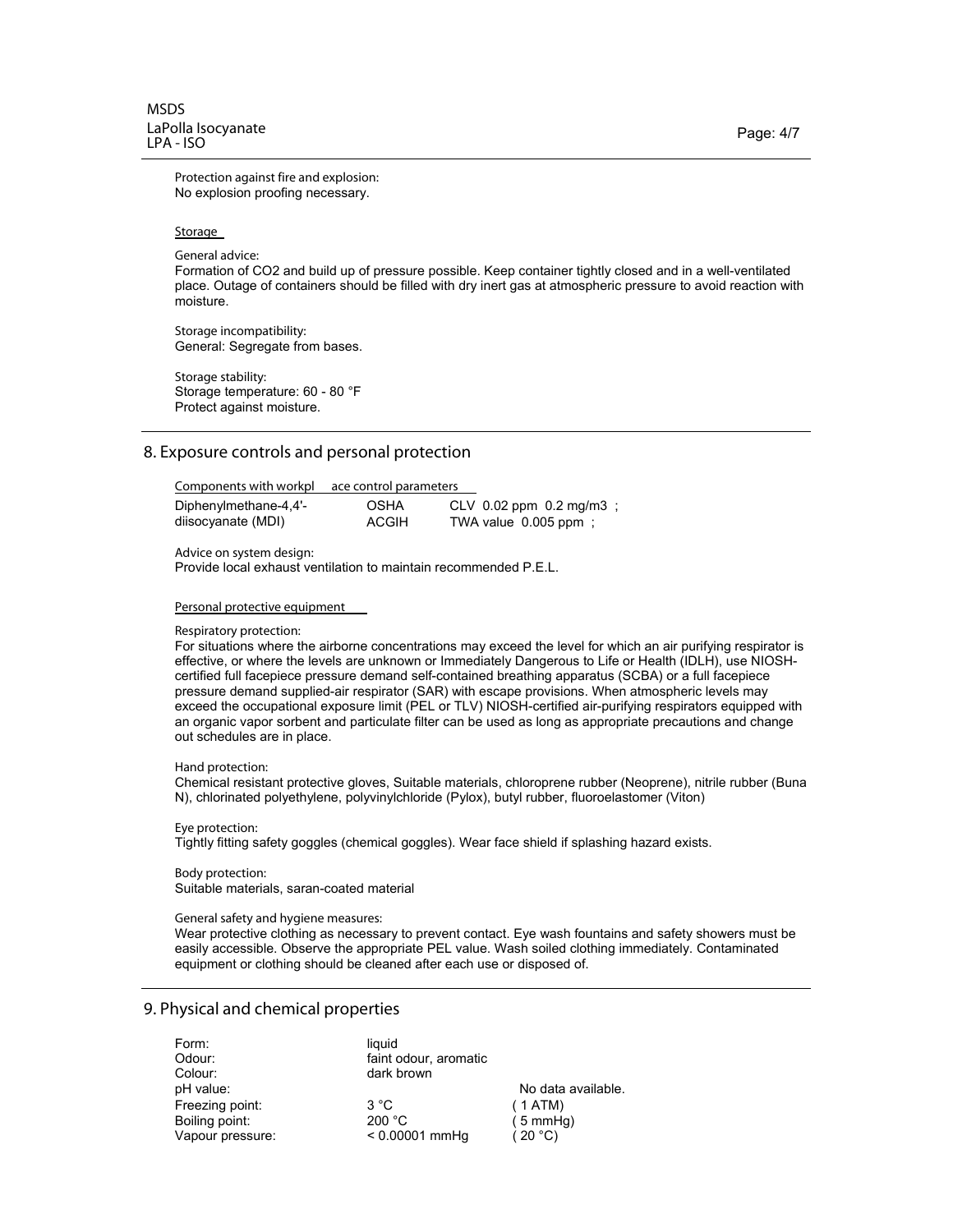#### Page: 5/7

| Relative density:                    | 1.22                      | (25 °C)            |  |
|--------------------------------------|---------------------------|--------------------|--|
| Bulk density:<br>Viscosity, dynamic: | 10.16 lb/USq<br>200 mPa.s | (20 °C).           |  |
| Miscibility with water:              |                           | Reacts with water. |  |

### **10. Stability and reactivity**

Conditions to avoid: Avoid moisture.

Substances to avoid: water, alcohols, strong bases, Substances/products that react with isocyanates.

**Hazardous** reactions:

The product is chemically stable.

Reacts with water, with formation of carbon dioxide. Risk of bursting. Reacts with alcohols. Reacts with acids. Reacts with alkalies. Reacts with amines. Risk of exothermic reaction. Risk of violent reaction. Risk of polymerization. Contact with certain rubbers and plastics can cause brittleness of the substance/product with subsequent loss in strength.

**Decomposition products:** Hazardous decomposition products: carbon monoxide, hydrogen cyanide, nitrogen oxides, aromatic isocyanates, gases/vapours

**Thermal decomposition:** > 260 °C No data available.

**Corrosion to metals:** No corrosive effect on metal.

## **11. Toxicological information**

#### **Acute toxicity**

Oral: LD50/rat: > 10,000 mg/kg Practically nontoxic.

**Inhalation:** LC50/rat: > 2.240 mg/l / 1 h Moderately toxic.

# **12. Ecological information**

#### **Environmental toxicity**

**Acute and prolonged toxicity to fish:** static zebra fish/LC50 (24 h): > 500 mg/l Practically nontoxic.

 $R$  **Acute toxicity to aquatic invertebrates:** Daphnia magna/EC50 (24 h): > 500 mg/l Practically nontoxic.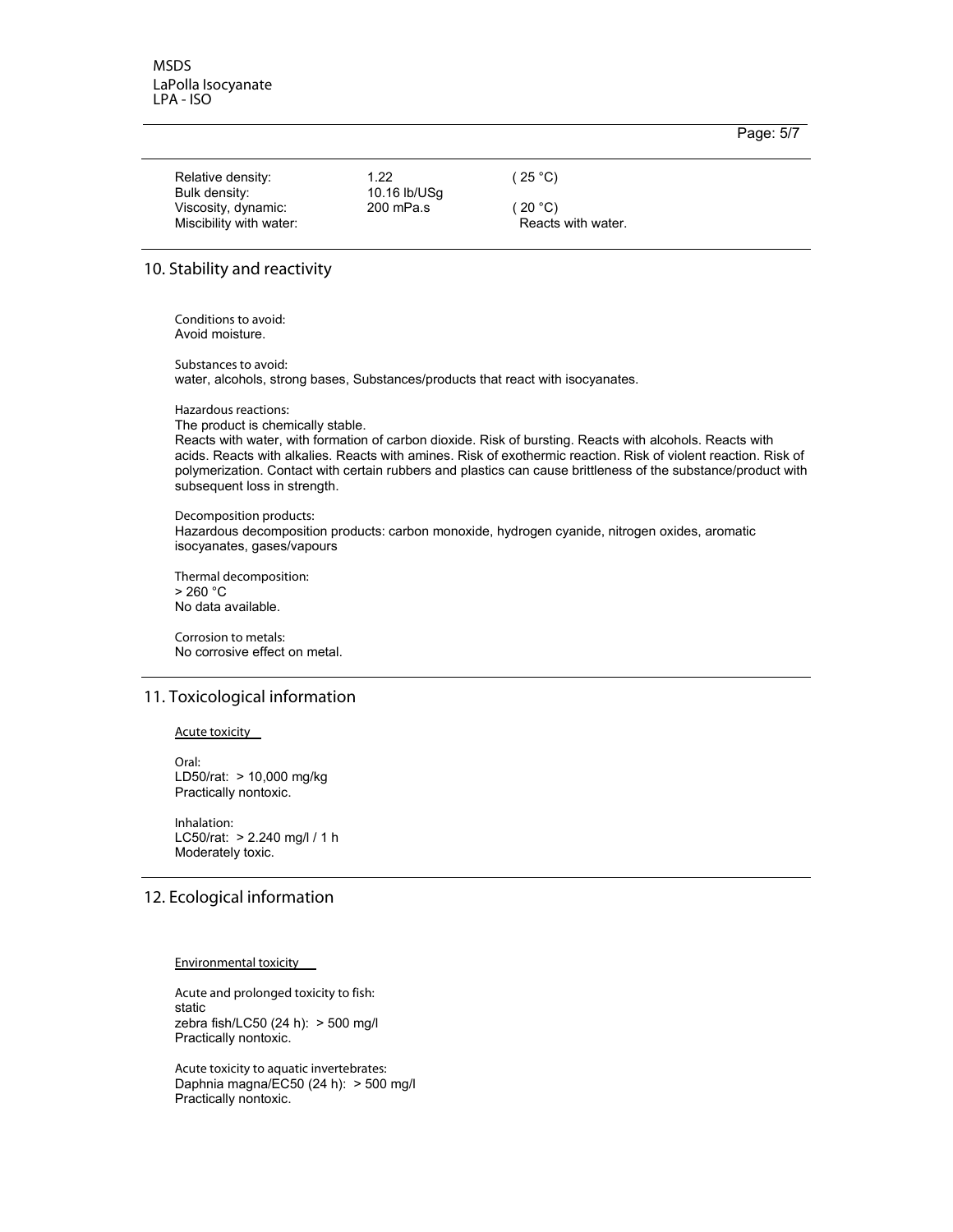Page: 6/7

#### 13. Disposal considerations

**Waste disposal of substance:** Incinerate or dispose of in a licensed facility. Do not discharge substance/product into sewer system.

**Container disposal:** 

DRUMS:

Steel drums must be emptied and can be sent to a licensed drum reconditioner for reuse, a scrap metal dealer or an approved landfill. Refer to 40 CFR § 261.7 (residues of hazardous waste in empty containers). Check with reconditioner to determine if decontamination is required. Decontaminate containers prior to disposal. Recommend crushing, puncturing or other means to prevent unauthorized use of used containers.

## **14. Transport information**

Land transport USDOT

Not classified as a dangerous good under transport regulations

**Sea transport**  $IMDG$ 

Not classified as a dangerous good under transport regulations

**Air transport**  $|ATA/ICAO$ 

Not classified as a dangerous good under transport regulations

## **15. Regulatory information**

**Federal Regulations** Registration status:<br>TSCA, US released / listed TSCA 12B released / listed **/3/ OSHA hazard category: ACGIH TLV established, Highly toxic - inhalation, Chronic target organ** effects reported, Skin and/or eye irritant, Acute target organ effects reported, Sensitizer, OSHA PEL established **<u> CAS Number</u> CAS Number Chemical name<br>
5,000 LBS 101-68-8 Diphenylmetha</u>** Diphenylmethane-4,4'-diisocyanate (MDI) **3 SARA hazard categories (EPCRA 311/312): Acute, Chronic** SARA 313:  **#CAS Number #Chemical name** Diisocyanates Compound Category **State regulations**